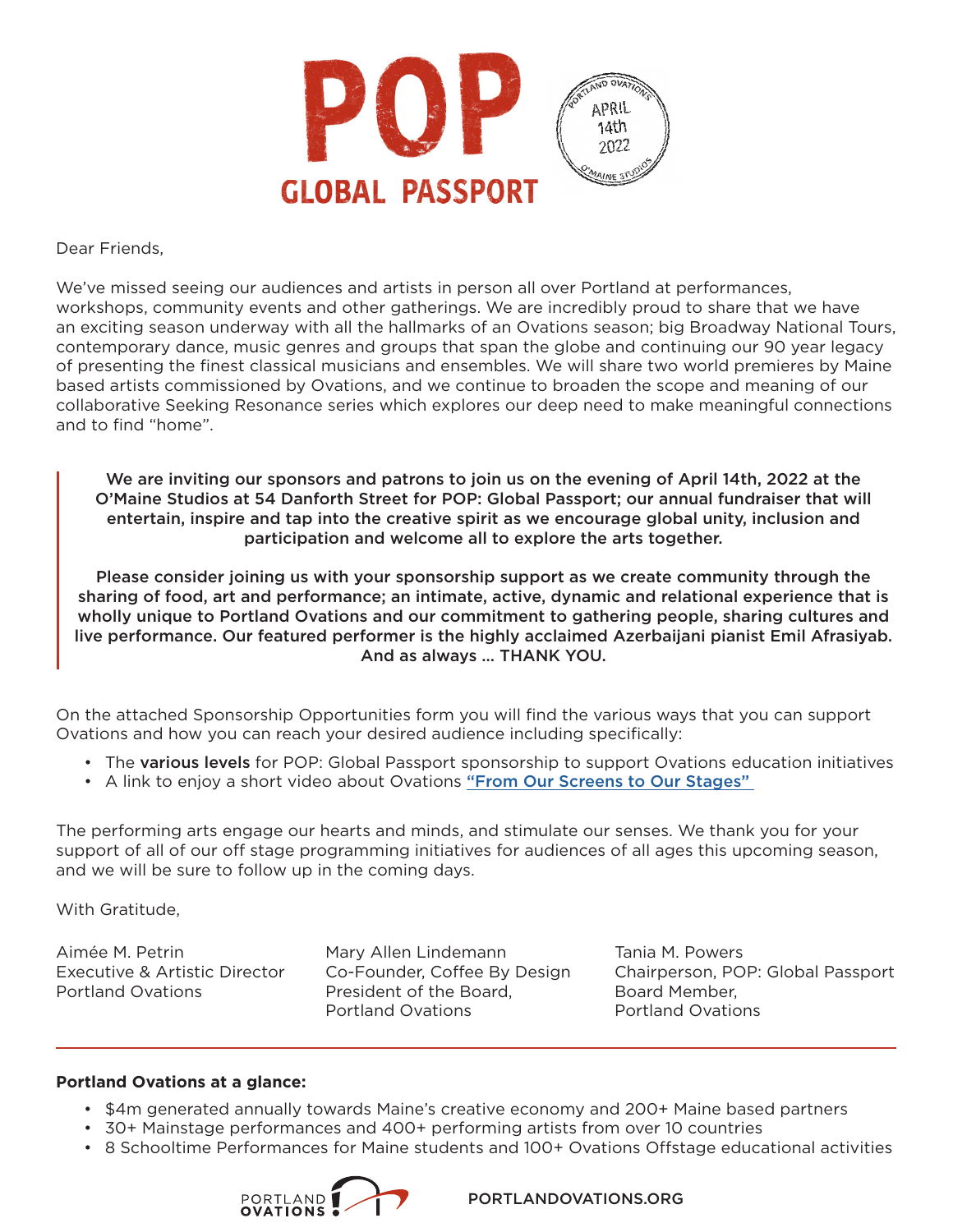

# **SPONSORSHIP OPPORTUNITIES**

The performing arts engage our hearts and minds, and stimulate our senses.

Join Portland Ovations in finding home through the sharing of food, art and performance. The evening will be an intimate, active and dynamic experience that is wholly unique to Ovations and our commitment to gathering people, sharing cultures, and creating community through live performance.

# **SPONSORSHIP LEVEL**

### MARQUEE SPONSOR: \$5,000 (Exclusive) **SOLD OUT**

- 6 event tickets
- Entry to pre-show cooking demonstration for 2
- Full-page color ad in event program
- Company name and logo on all digital promotion
- Company name and logo prominently displayed
- Company name and logo in event slideshow
- Verbal recognition at the event
- Signed event program by the artists
- Green room meet and greet with the artists

## PRESENTING SPONSOR: \$2,500

- 4 event tickets
- Entry to pre-show cooking demonstration for 2
- Full page B&W ad in event program
- Company name and logo on all digital promotion
- Company name and logo prominently displayed
- Company name and logo in event slideshow
- Verbal recognition at the event

#### CONTRIBUTING SPONSOR: \$1,500

- 2 event tickets
- Entry to pre-show cooking demonstration for 2
- Half page B&W ad in event program

## **HOST SPONSOR: \$500 SOLD OUT**

- 2 event tickets
- Entry to pre-show cooking demonstration for 2
- Businesses Company name and logo in event program
- Businesses Quarter page B&W ad in the event program
- Individuals Listed as a member of the host committee

#### **SPONSORSHIP DIGITAL REACH**

- E-mail: 480,000 impressions
- Website event: 10,000 impressions
- Social media: 10,000+ impressions
- Direct mail: 7,500 impressions
- Print ads: 25,000 impressions
- Program book: 100 impressions

### CLICK TO [WATCH VIDEO](https://www.youtube.com/watch?v=aXQNPNoF2pY&t=24s)  ["FROM OUR SCREENS](https://www.youtube.com/watch?v=aXQNPNoF2pY&t=24s)  [TO OUR STAGES"](https://www.youtube.com/watch?v=aXQNPNoF2pY&t=24s)